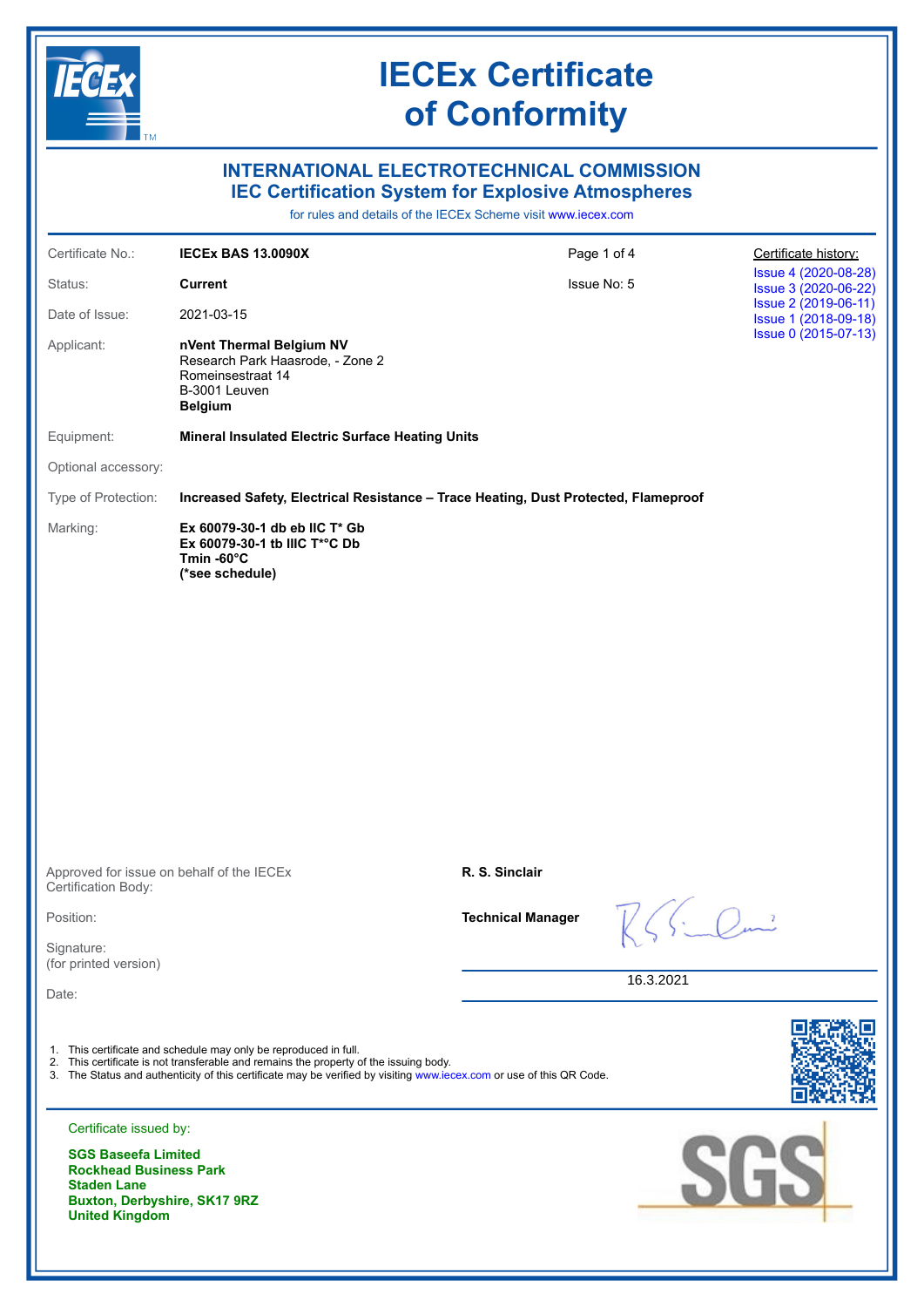

# **IECEx Certificate of Conformity**

| Certificate No.:                                                                                                                                                                                                                                                                                                                                                                                                                                                                                         | <b>IECEX BAS 13.0090X</b>                                                                                            | Page 2 of 4                                                                                                                             |  |  |  |  |
|----------------------------------------------------------------------------------------------------------------------------------------------------------------------------------------------------------------------------------------------------------------------------------------------------------------------------------------------------------------------------------------------------------------------------------------------------------------------------------------------------------|----------------------------------------------------------------------------------------------------------------------|-----------------------------------------------------------------------------------------------------------------------------------------|--|--|--|--|
| Date of issue:                                                                                                                                                                                                                                                                                                                                                                                                                                                                                           | 2021-03-15                                                                                                           | Issue No: 5                                                                                                                             |  |  |  |  |
| Manufacturer:                                                                                                                                                                                                                                                                                                                                                                                                                                                                                            | nVent Thermal Belgium NV<br>Research Park Haasrode, - Zone 2<br>Romeinsestraat 14<br>B-3001 Leuven<br><b>Belgium</b> |                                                                                                                                         |  |  |  |  |
| Additional<br>manufacturing<br>locations:                                                                                                                                                                                                                                                                                                                                                                                                                                                                | <b>Pentair Equipment Protection</b><br>Pentair Poland Sp. Z.O.O.<br>Strefowa 10 58-200 Dzieroniow<br>Poland          | <b>Thermocoax Isopad GmbH</b><br>Englerstrasse 11<br>Heidelberg<br>D-69 126<br>Germany                                                  |  |  |  |  |
|                                                                                                                                                                                                                                                                                                                                                                                                                                                                                                          | nVent Thermal Canada Ltd<br>250 West Street, Trenton, Ontario, K8V 5S2<br>Canada                                     |                                                                                                                                         |  |  |  |  |
| This certificate is issued as verification that a sample(s), representative of production, was assessed and tested and found to comply with the<br>IEC Standard list below and that the manufacturer's quality system, relating to the Ex products covered by this certificate, was assessed and<br>found to comply with the IECEx Quality system requirements. This certificate is granted subject to the conditions as set out in IECEx Scheme<br>Rules, IECEx 02 and Operational Documents as amended |                                                                                                                      |                                                                                                                                         |  |  |  |  |
| <b>STANDARDS:</b><br>to comply with the following standards                                                                                                                                                                                                                                                                                                                                                                                                                                              |                                                                                                                      | The equipment and any acceptable variations to it specified in the schedule of this certificate and the identified documents, was found |  |  |  |  |
| IEC 60079-0:2017<br>Edition: 7.0                                                                                                                                                                                                                                                                                                                                                                                                                                                                         | Explosive atmospheres - Part 0: Equipment - General requirements                                                     |                                                                                                                                         |  |  |  |  |
| IEC 60079-1:2014-06 Explosive atmospheres - Part 1: Equipment protection by flameproof enclosures "d"<br>Edition: 7.0                                                                                                                                                                                                                                                                                                                                                                                    |                                                                                                                      |                                                                                                                                         |  |  |  |  |
| IEC 60079-31:2013<br>Edition:2                                                                                                                                                                                                                                                                                                                                                                                                                                                                           | Explosive atmospheres - Part 31: Equipment dust ignition protection by enclosure "t"                                 |                                                                                                                                         |  |  |  |  |
| IEC 60079-7:2017<br>Edition: 5.1                                                                                                                                                                                                                                                                                                                                                                                                                                                                         | Explosive atmospheres - Part 7: Equipment protection by increased safety "e"                                         |                                                                                                                                         |  |  |  |  |
| <b>IEC/IEEE</b><br>60079-30-1:2015<br>Edition: 1.0                                                                                                                                                                                                                                                                                                                                                                                                                                                       | Explosive atmospheres - Part 30-1: Electrical resistance trace heating - General and testing requirements            |                                                                                                                                         |  |  |  |  |
| This Certificate does not indicate compliance with safety and performance requirements<br>other than those expressly included in the Standards listed above.                                                                                                                                                                                                                                                                                                                                             |                                                                                                                      |                                                                                                                                         |  |  |  |  |
| <b>TEST &amp; ASSESSMENT REPORTS:</b><br>A sample(s) of the equipment listed has successfully met the examination and test requirements as recorded in:                                                                                                                                                                                                                                                                                                                                                  |                                                                                                                      |                                                                                                                                         |  |  |  |  |

Test Reports:

[GB/BAS/ExTR13.0197/00](https://www.iecex-certs.com/deliverables/REPORT/18592/view) [GB/BAS/ExTR17.0235/00](https://www.iecex-certs.com/deliverables/REPORT/20010/view) [GB/BAS/ExTR19.0144/00](https://www.iecex-certs.com/deliverables/REPORT/21243/view) [GB/BAS/ExTR20.0074/00](https://www.iecex-certs.com/deliverables/REPORT/65116/view) [GB/BAS/ExTR20.0074/01](https://www.iecex-certs.com/deliverables/REPORT/67663/view) [GB/BAS/ExTR20.0204/00](https://www.iecex-certs.com/deliverables/REPORT/70196/view)

Quality Assessment Reports:

[GB/BAS/QAR06.0036/08](https://www.iecex-certs.com/deliverables/REPORT/46387/view) [GB/BAS/QAR07.0053/08](https://www.iecex-certs.com/deliverables/REPORT/64124/view) [GB/BAS/QAR09.0003/07](https://www.iecex-certs.com/deliverables/REPORT/67746/view) [GB/SIR/QAR09.0018/14](https://www.iecex-certs.com/deliverables/REPORT/71103/view)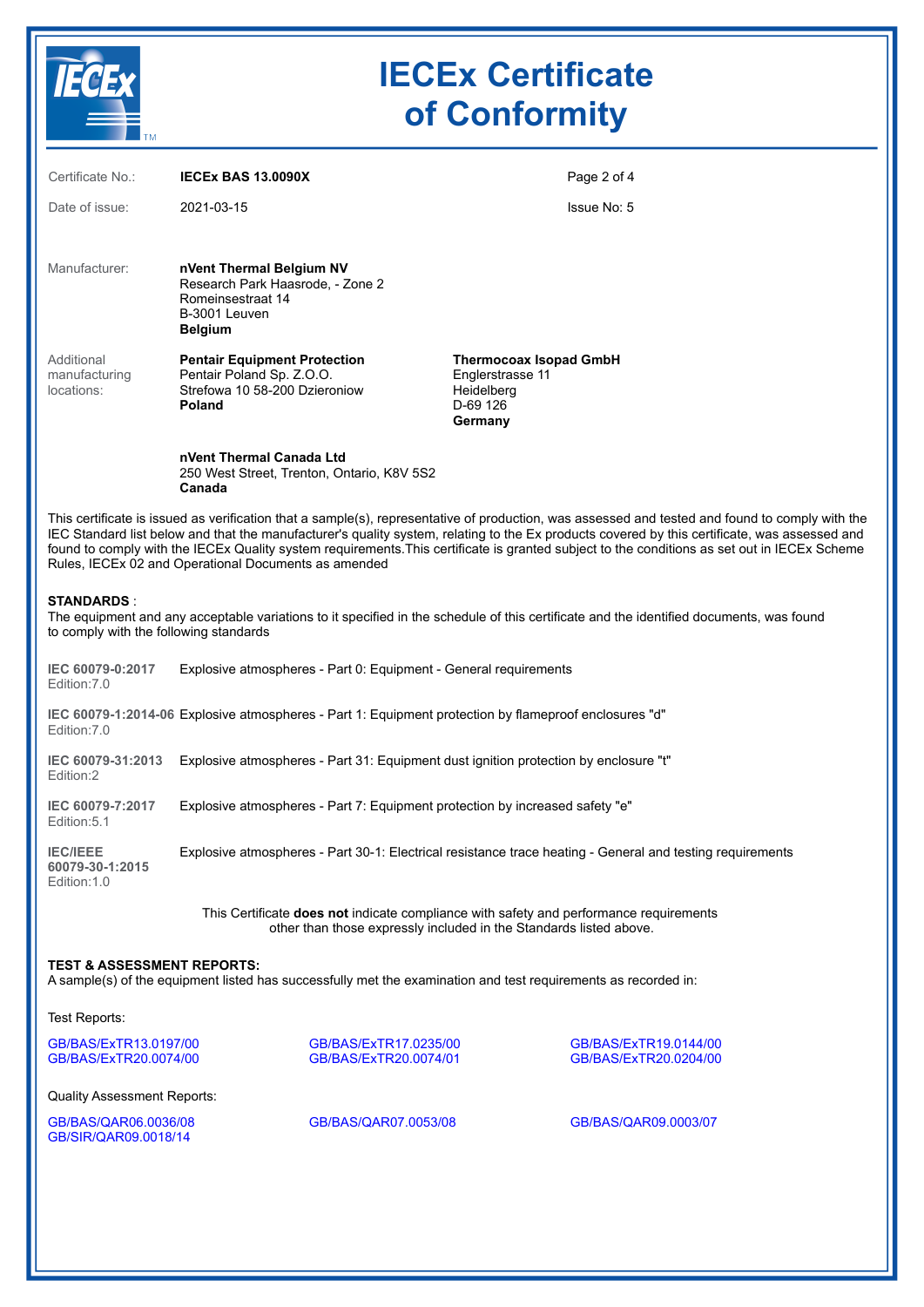

# **IECEx Certificate of Conformity**

Certificate No.: **IECEx BAS 13.0090X**

Date of issue: 2021-03-15

Page 3 of 4

Issue No: 5

### **EQUIPMENT:**

Equipment and systems covered by this Certificate are as follows:

The **Mineral Insulated Electric Surface Heating Units** comprise metal sheathed mineral insulated heating cable(s) to IECEx BAS 13.0091U. A cold lead of mineral insulated cable is attached to both ends by joints within the provisions of this certificate.

Alternatively one end may be provided with an end cap within the provisions of this certificate.

Two sealing mechanism are detailed in the certificate, an integral part Mineral Insulated Cable Seal Assembly and a Compression Ring Type Cable Gland to IECEx BAS 08.0107X. These are included to provide provision for connecting and sealing to an Ex certified enclosure.

The hot/cold joints may be brazed and crimped or welded and crimped, and the outer sheath of the cold lead may be copper, cupro-nickel or stainless steel. The copper sheath cold lead has an option of LSZH jacket.

For additional information please see Annex

#### **SPECIFIC CONDITIONS OF USE: YES as shown below:**

1. The MI Cable Seal assembly is to be installed within a suitable enclosure to protect from light and impact.

2. The MI Cable Seal Assembly has a service temperature range of -30°C to +120°C or -30°C to +105°C or -60°C to +70°C. See the manufacturer's instructions for further information.

- 3. The maximum withstand temperatures are shown in the table in the equipment description.
- 4. The maximum supply voltages are shown in the equipment description.
- 5. The minimum installation temperature is -60°C.
- 6. The minimum cable spacing must not be less than 25mm.
- 7. The minimum bend radius is 6 x the cable diameter.

8. Extreme care shall be used when handling and manipulating the Mineral Insulated Electric Heating Cables. Repeated bending actions of the cable may weaken the mechanical strength of the cable which could lead to failure. For further information, consult the manufacturer. 9. Consideration shall be given during the selection of the heating cable sheath material for the environmental exposure. Certain

environmental impurities may lead to failures such as stress corrosion cracking (SCC). Consult the manufacturer for further information. 10. When PVC sleeving is used the operating temperature must not exceed +85°C.

11. When used in dust atmospheres the Compression Ring Type Cable Gland shall be sealed in accordance with the manufacturer's instructions and applicable code of practice, and the enclosure to which the gland is attached shall be provided with a minimum ingress protection of IP6X.

12. The heating element supply circuit must include an electrical protection device in accordance with IEC 60079-30-1.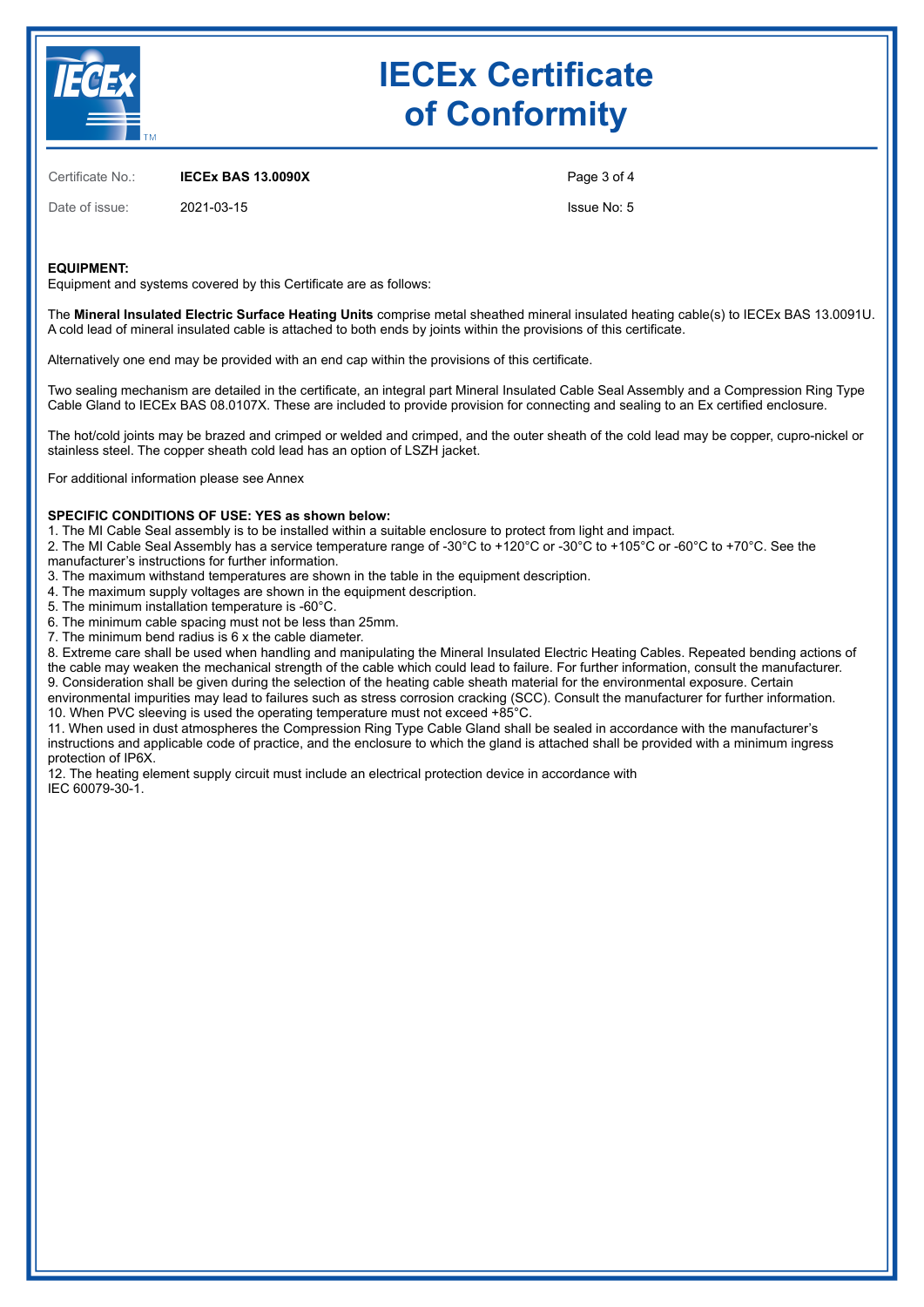

# **IECEx Certificate of Conformity**

Certificate No.: **IECEx BAS 13.0090X**

Date of issue: 2021-03-15

Page 4 of 4

Issue No: 5

## **DETAILS OF CERTIFICATE CHANGES (for issues 1 and above)**

### **Variation 5.1**

To assess the Mineral Insulated Electric Surface Heating Units against IEC 60079-0:2017 Edition 7.0 and IEC 60079-7:2015+A1:2017 Edition 5.1.

| 0204/00<br>$\overline{\phantom{0}}$<br>:JTD90<br>-w⊺<br><u>"¬ г</u><br>. .<br>. .<br>∟∧⊥<br>__ | $-\cdot$<br>20/0644<br>−ile<br>enc.<br>. |
|------------------------------------------------------------------------------------------------|------------------------------------------|
|------------------------------------------------------------------------------------------------|------------------------------------------|

#### **Annex:**

[IECEx BAS 13.0090X Annex Iss 3.pdf](https://www.iecex-certs.com/deliverables/CERT/53048/view)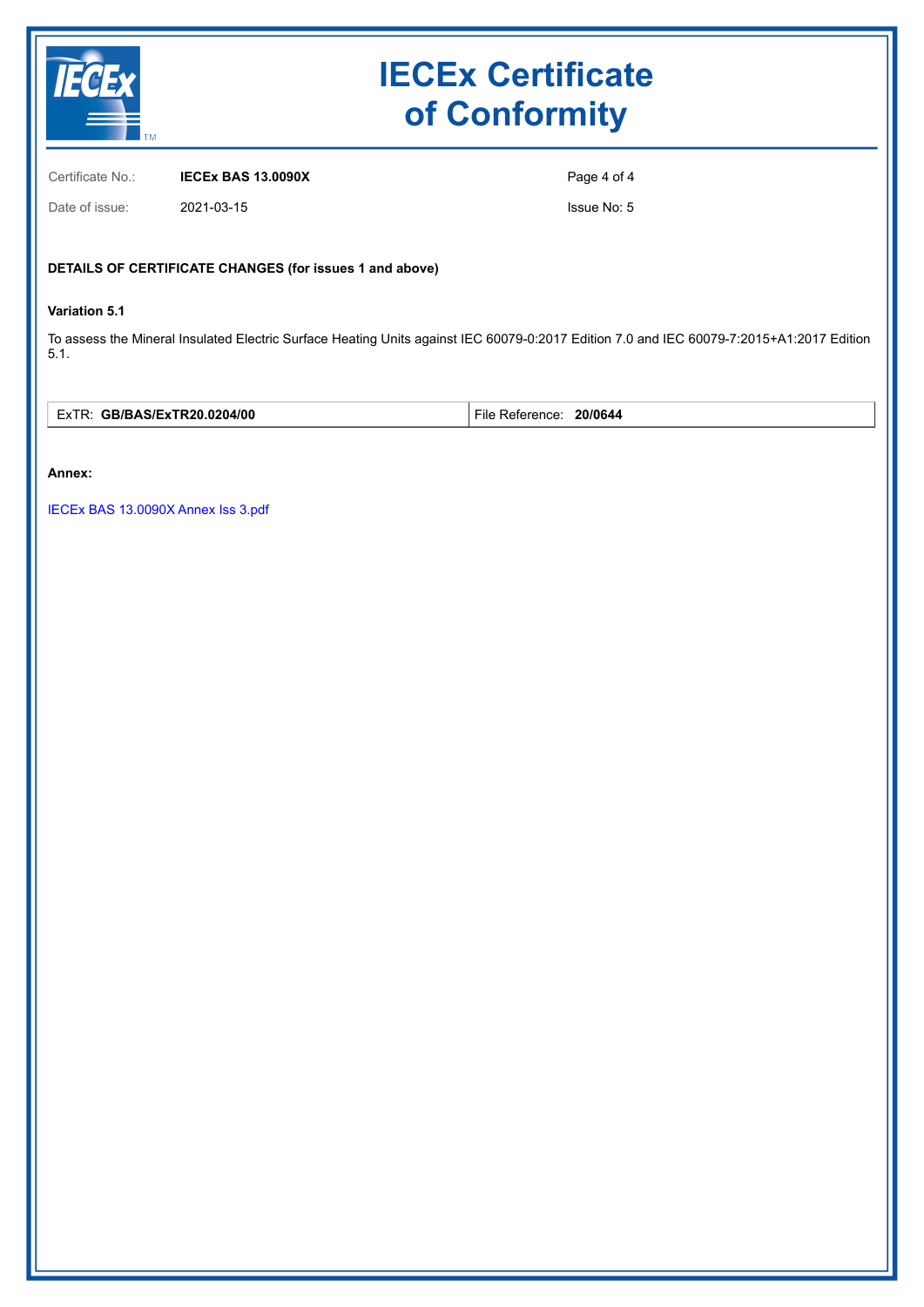#### **SGS Baseefa Limited Rockhead Business Park Staden lane, Buxton, Derbyshire SK17 9RZ United Kingdom**



ANNEX to IECEx BAS 13.0090X Issue No. 3 Date: 2020/08/27

The maximum withstand temperature and the maximum supply voltage for the 5 different cable sheath types are shown in the table below. The maximum supply voltage is between the heating element conductor and heating cable sheath. Both are dependent on the jointing method used.

| Heater<br>Reference          | Conductor<br>Configuration | Cable<br>Sheath<br>Material                        | Maximum<br>Withstand<br>Temp.<br>$(^{\circ}C)$ | Maximum<br>Withstand<br>Temp.<br>with<br>brazed<br>joints (°C) | Maximum<br>Supply<br>Voltage<br>with<br>brazed<br>joints<br>$(U_0/U)$<br>$\text{Vac)}$ | Maximum<br>Withstand<br>Temp.<br>with laser<br>welded<br>joints (°C) | Maximum<br>Supply<br>Voltage<br>with laser<br>welded<br>joints<br>$(U_0/U)$<br>Vac) |
|------------------------------|----------------------------|----------------------------------------------------|------------------------------------------------|----------------------------------------------------------------|----------------------------------------------------------------------------------------|----------------------------------------------------------------------|-------------------------------------------------------------------------------------|
| HCH <sub>1</sub> M/<br>HCC1M | Single                     | Copper                                             | $+200$                                         | $+200$                                                         | 300/500                                                                                | N/A                                                                  | N/A                                                                                 |
| 32C                          | Dual                       | Copper                                             | $+200$                                         | $+200$                                                         | 300/300                                                                                | N/A                                                                  | N/A                                                                                 |
| 61C                          | Single                     | Copper                                             | $+200$                                         | $+200$                                                         | 600/600                                                                                | N/A                                                                  | N/A                                                                                 |
| 62C                          | Dual                       | Copper                                             | $+200$                                         | $+200$                                                         | 600/600                                                                                | N/A                                                                  | N/A                                                                                 |
| HDF1M/<br>HDC1M              | Single                     | Cupro-<br>Nickel                                   | $+400$                                         | $+400$                                                         | 300/500                                                                                | N/A                                                                  | N/A                                                                                 |
| HSQ1M                        | Single                     | <b>Stainless</b><br><b>Steel</b>                   | $+680$                                         | $+550$                                                         | 300/500                                                                                | $+680$                                                               | 460/600                                                                             |
| HIQ1M                        | Single                     | Inconel<br>'Alloy<br>600'                          | $+680$                                         | $+550$                                                         | 300/500                                                                                | $+680$                                                               | 460/600                                                                             |
| HAx1N or<br>61S              | Single                     | <b>Stainless</b><br><b>Steel</b><br>'Alloy<br>825' | $+680$                                         | $+550$                                                         | 600/600                                                                                | $+680$                                                               | 600/600                                                                             |
| HAx2N or<br>62S              | Dual                       | <b>Stainless</b><br><b>Steel</b><br>'Alloy<br>825' | $+680$                                         | $+550$                                                         | 600/600                                                                                | $+680$                                                               | 600/600                                                                             |
| HAx2M or<br>32S              | Dual                       | <b>Stainless</b><br><b>Steel</b><br>'Alloy<br>825' | $+680$                                         | $+550$                                                         | 300/300                                                                                | $+680$                                                               | 300/300                                                                             |
| HCHR1M/<br>HCCR1M            | Single                     | Copper<br>(LSZH<br>jacket)                         | $+200$                                         | $+200$                                                         | 300/500                                                                                | N/A                                                                  | N/A                                                                                 |
| 61R                          | Single                     | Copper<br>(LSZH<br>jacket)                         | $+200$                                         | $+200$                                                         | 600/600                                                                                | N/A                                                                  | N/A                                                                                 |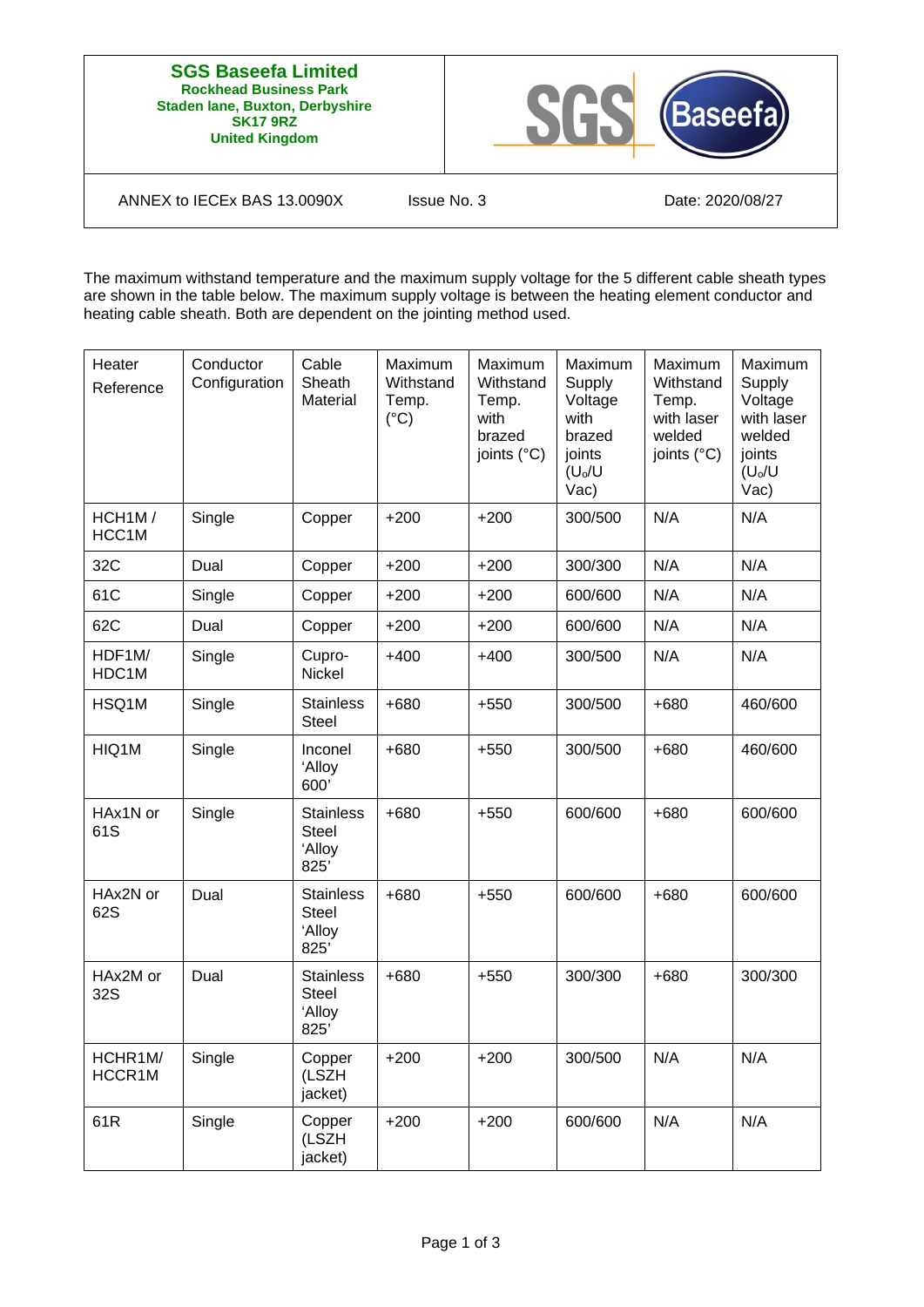#### **SGS Baseefa Limited Rockhead Business Park Staden lane, Buxton, Derbyshire SK17 9RZ United Kingdom**



ANNEX to IECEx BAS 13.0090X Issue No. 3 Date: 2020/08/27

| 62R | Dual | Copper<br>(LSZH<br>jacket) | $+200$ | $+200$ | 600/600 | N/A | N/A |
|-----|------|----------------------------|--------|--------|---------|-----|-----|
| 32R | Dual | Copper<br>(LSZH<br>jacket) | $+200$ | $+200$ | 300/300 | N/A | N/A |

The T class of the Mineral Insulated Electric Surface Heating Units defined as part of a stabilised design or controlled design system that is dependent upon application and is determined using nVent proprietary software Trace Calc Pro. The algorithm defined in this software may be used in additional software.

A temperature limiting sensor or artificially created hot spot may still be used to limit the maximum surface temperature.

The configuration of the heating units is defined by the following naming convention:

## B / HSQ1M1000 / 43.0M / 1217 / 230 / 1.2M / SC1H2.5 / X / NPM20 / EX / S\*



\* - Special unit options relate to non-Ex special variants.

The integral part Pyrotenax mineral insulated cable seal assembly comprises a brass housing or pot attached to the cable by threading, clamping by means of grub screws, crimping or brazing. The pot is compound filled with or without a disk to retain the compound during curing of the compound. Up to ten sleeved flexible cables are attached to the MIC conductors by crimping or brazing or the sleeved MIC conductors pass through the compound. The seals can be provided with or without an earth conductor.

The seals are for use with copper, cupro-nickel, or grade 825 stainless steel sheathed cables and are rated up to 300V, 500V or 750V.

The seal assemblies have a service temperature that is detailed in the identification string by defined values. The service temperature is also defined by the 3-digit Pot Configuration Code.